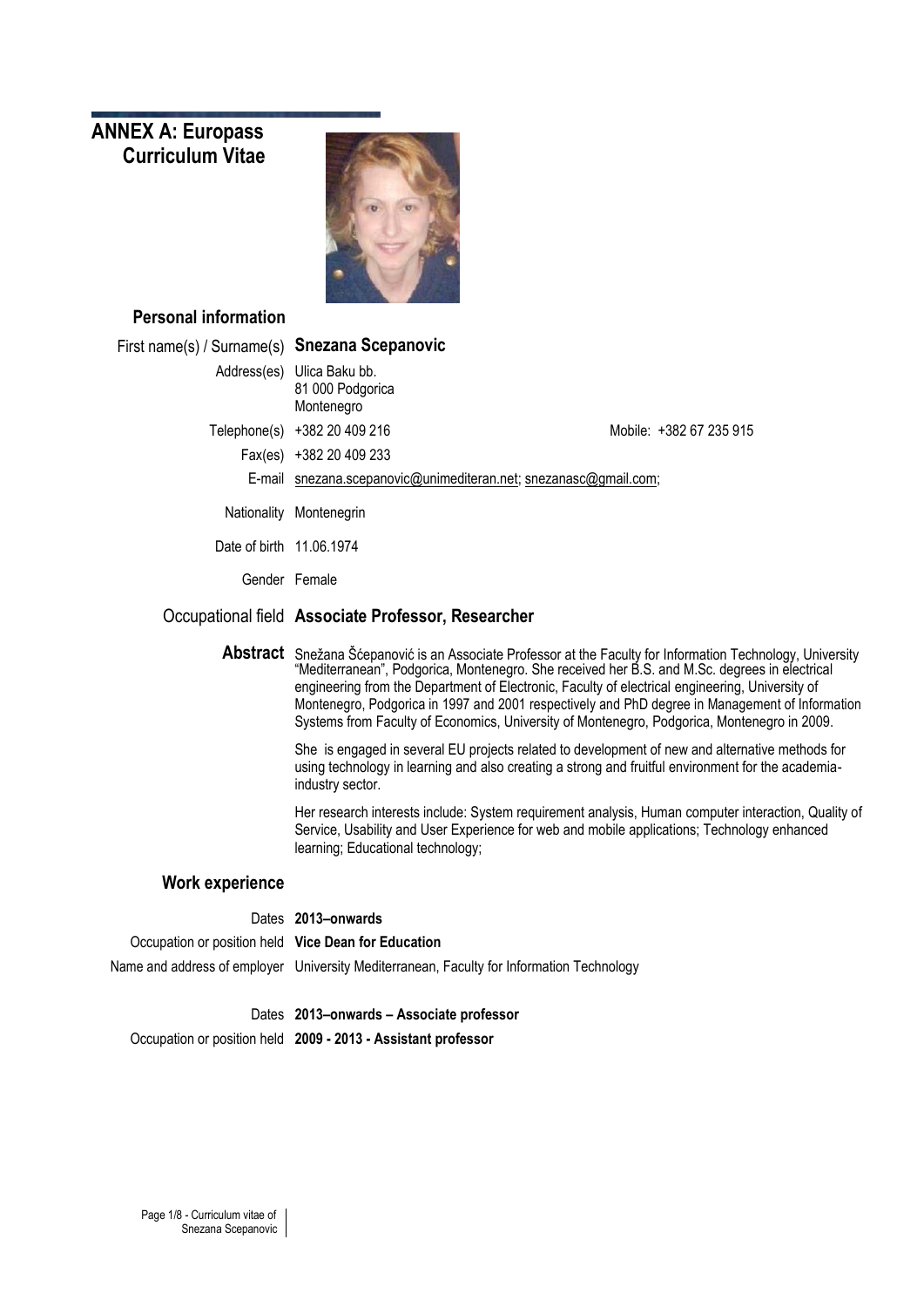| Main activities and responsibilities                              | Lecturing at the university level in the fields of Internet technologies, Software Engineering and E-<br>learning.                                                                                                                                                                                                                                              |  |  |
|-------------------------------------------------------------------|-----------------------------------------------------------------------------------------------------------------------------------------------------------------------------------------------------------------------------------------------------------------------------------------------------------------------------------------------------------------|--|--|
|                                                                   | <b>Courses at BA degrees: Introduction to Internet technologies, Internet technologies, Software</b><br>Engineering, Human-Computer Interaction                                                                                                                                                                                                                 |  |  |
|                                                                   | Courses at MA degrees: Software requirement analysis and specification, Requirement<br>engineering, Advanced Internet technologies, E-learning tools and technologies, Infrastructure<br>for e-learning.                                                                                                                                                        |  |  |
| Name and address of employer                                      | University Mediterranean, Faculty for Information Technology                                                                                                                                                                                                                                                                                                    |  |  |
| Type of business or sector                                        | University                                                                                                                                                                                                                                                                                                                                                      |  |  |
|                                                                   |                                                                                                                                                                                                                                                                                                                                                                 |  |  |
| Dates                                                             | 2006-2009                                                                                                                                                                                                                                                                                                                                                       |  |  |
| Occupation or position held                                       | <b>Teaching Assistant</b>                                                                                                                                                                                                                                                                                                                                       |  |  |
| Main activities and responsibilities                              | Teaching and Research activities in the field of Internet Technologies and Computer Science.<br>Lecturing at undergraduate studies courses: Introduction to Web technologies, Web design,<br>Multimedia and graphic application                                                                                                                                 |  |  |
| Name and address of employer                                      | University Mediterranean, Faculty for Information Technology                                                                                                                                                                                                                                                                                                    |  |  |
| Type of business or sector                                        | University                                                                                                                                                                                                                                                                                                                                                      |  |  |
|                                                                   |                                                                                                                                                                                                                                                                                                                                                                 |  |  |
| Dates                                                             | 1999-2006                                                                                                                                                                                                                                                                                                                                                       |  |  |
| Occupation or position held                                       | Programmer                                                                                                                                                                                                                                                                                                                                                      |  |  |
| Main activities and responsibilities                              | Working as a main programmer for development of web applications, design and maintenance of<br>University information system.                                                                                                                                                                                                                                   |  |  |
| Name and address of employer                                      | University of Montenegro, Centre of Information System                                                                                                                                                                                                                                                                                                          |  |  |
| Type of business or sector                                        | Centre at the University                                                                                                                                                                                                                                                                                                                                        |  |  |
|                                                                   |                                                                                                                                                                                                                                                                                                                                                                 |  |  |
| Dates                                                             | 1996-1999                                                                                                                                                                                                                                                                                                                                                       |  |  |
| Occupation or position held                                       | Programmer                                                                                                                                                                                                                                                                                                                                                      |  |  |
| Main activities and responsibilities                              | Working as a programmer for Internet applications.                                                                                                                                                                                                                                                                                                              |  |  |
| Name and address of employer                                      | Government of republic of Montenegro, Ministry for Information Society and Telecommunications                                                                                                                                                                                                                                                                   |  |  |
| Type of business or sector                                        | Government                                                                                                                                                                                                                                                                                                                                                      |  |  |
|                                                                   |                                                                                                                                                                                                                                                                                                                                                                 |  |  |
| <b>Education and training</b>                                     |                                                                                                                                                                                                                                                                                                                                                                 |  |  |
| Dates                                                             | 2006-2009                                                                                                                                                                                                                                                                                                                                                       |  |  |
| Title of qualification awarded                                    | <b>PhD</b>                                                                                                                                                                                                                                                                                                                                                      |  |  |
| Principal subjects/occupational skills<br>covered                 | Thesis Title: " Internet marketing in tourism " - a research thesis that contributes to the using<br>Semantic Web technologies to support more advanced tourism related E-Commerce and<br>representation of tourism products and services in the form of ontologies for simplifying the<br>automated extraction and processing of explicit tourism information. |  |  |
| Name and type of organisation<br>providing education and training | University of Montenegro, Faculty of Economics, Podgorica, Montenegro<br>Funded by the Montenegrin Ministry of Science and Technology                                                                                                                                                                                                                           |  |  |
| Level in national or international<br>classification              | <b>ISCED 6</b>                                                                                                                                                                                                                                                                                                                                                  |  |  |
|                                                                   | Dates 1997-2001                                                                                                                                                                                                                                                                                                                                                 |  |  |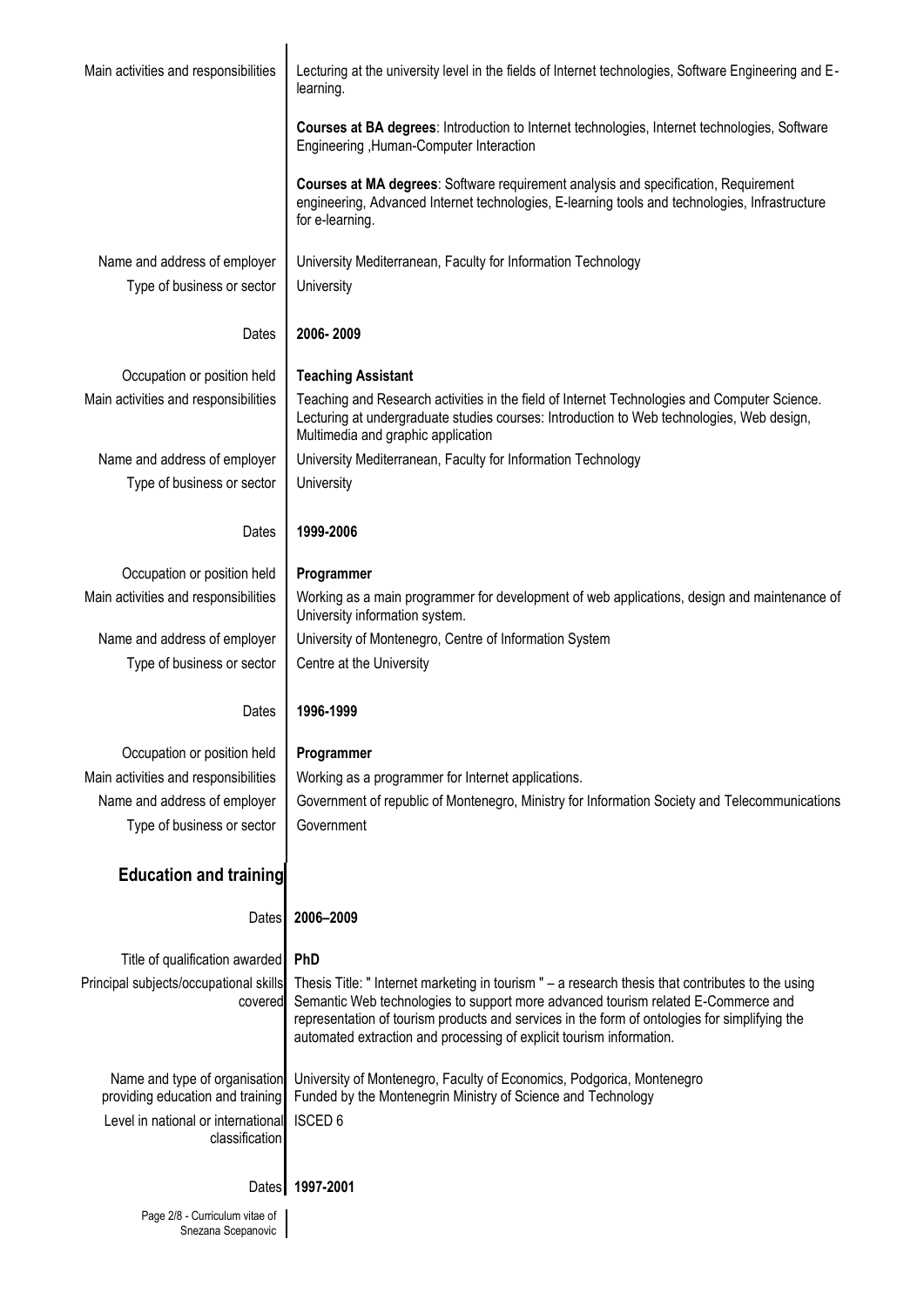| Title of qualification awarded                                    | <b>Master of Science in Engineering</b>                                                                                                                                                                                                                                                                                     |
|-------------------------------------------------------------------|-----------------------------------------------------------------------------------------------------------------------------------------------------------------------------------------------------------------------------------------------------------------------------------------------------------------------------|
|                                                                   |                                                                                                                                                                                                                                                                                                                             |
| Principal subjects/occupational skills<br>covered                 | Thesis Title: " Navigation systems on complex web sites " - a research that contributes to the design<br>and development of navigation systems on complex websites. The research activities involved the<br>development of a navigation scheme that can be used as a pattern for navigation systems design in<br>web sites. |
| Name and type of organisation<br>providing education and training | University of Montenegro, Faculty of Electrical Engineering, Podgorica, Montenegro<br>Funded by the Montenegrin Ministry of Science and Technology                                                                                                                                                                          |
| Level in national or international<br>classification              | <b>ISCED 5B</b>                                                                                                                                                                                                                                                                                                             |
|                                                                   | 1982-1987                                                                                                                                                                                                                                                                                                                   |
| Dates<br>Title of qualification awarded                           |                                                                                                                                                                                                                                                                                                                             |
|                                                                   | <b>Bachelor of Science in Engineering</b>                                                                                                                                                                                                                                                                                   |
| Principal subjects/occupational skills<br>covered                 | Title: " Digital effects in video production " – work that contributes to the for picture processing,<br>software filter design and development of the graphical user interface.                                                                                                                                            |
| Name and type of organisation<br>providing education and training | University of Montenegro, Faculty of Electrical Engineering, Podgorica, Montenegro                                                                                                                                                                                                                                          |
| Level in national or international<br>classification              | <b>ISCED 5</b>                                                                                                                                                                                                                                                                                                              |
| <b>Additional education and</b><br>training                       |                                                                                                                                                                                                                                                                                                                             |
| Dates                                                             | 2013 - 2015                                                                                                                                                                                                                                                                                                                 |
| Principal subjects/occupational skills<br>covered                 | Visiting professor, assisting lecturing on subject Software Requirements (May 2015, September<br>2013)<br>Researcher in project "HCI technique for improving software requirements elicitation", working<br>on non-functional requirements for game based learning applications (July 2013)                                 |
| Name and type of organisation<br>providing education and training | School of Electronics and Computer Science, University of Westminister, London, UK                                                                                                                                                                                                                                          |
| Dates<br>Title of qualification awarded                           | June 17-21, 2013                                                                                                                                                                                                                                                                                                            |
| Principal subjects/occupational skills                            | <b>RTDI System Evaluator</b>                                                                                                                                                                                                                                                                                                |
| covered                                                           | Evaluation Competences in Research, Technology and Innovation for HE programmes                                                                                                                                                                                                                                             |
| Name and type of organisation<br>providing education and training | University of Montenegro - SEE Transnational Cooperation project "Fostering Evaluation<br>Competences in Research Technology and Innovation in the SEE Region - EVAL -INNO"                                                                                                                                                 |
| Dates                                                             | <b>May 2011</b>                                                                                                                                                                                                                                                                                                             |
| Principal subjects/occupational skills<br>covered                 | Trainning for quality assurance in e-learning programms                                                                                                                                                                                                                                                                     |
| Name and type of organisation<br>providing education and training | University "Paul Cezanne", - TEMPUS project "Enhancing the quality of distance learning at<br>Western Balkan higher education institutions - DL@WEB"                                                                                                                                                                        |
| Dates                                                             | December, 2010                                                                                                                                                                                                                                                                                                              |
| Principal subjects/occupational skills<br>covered                 | Workshop: "From E-learning Networking to E-learning Policies", Berlin, Germany. The<br>workshop intended to give knowledge to participants to build up their own capacities or develop e-<br>learning programmes and capacities in their institutions.                                                                      |
| Name and type of organisation<br>providing education and training | InWent gGmbH, Germany                                                                                                                                                                                                                                                                                                       |
|                                                                   |                                                                                                                                                                                                                                                                                                                             |

Page 3/8 - Curriculum vitae of Snezana Scepanovic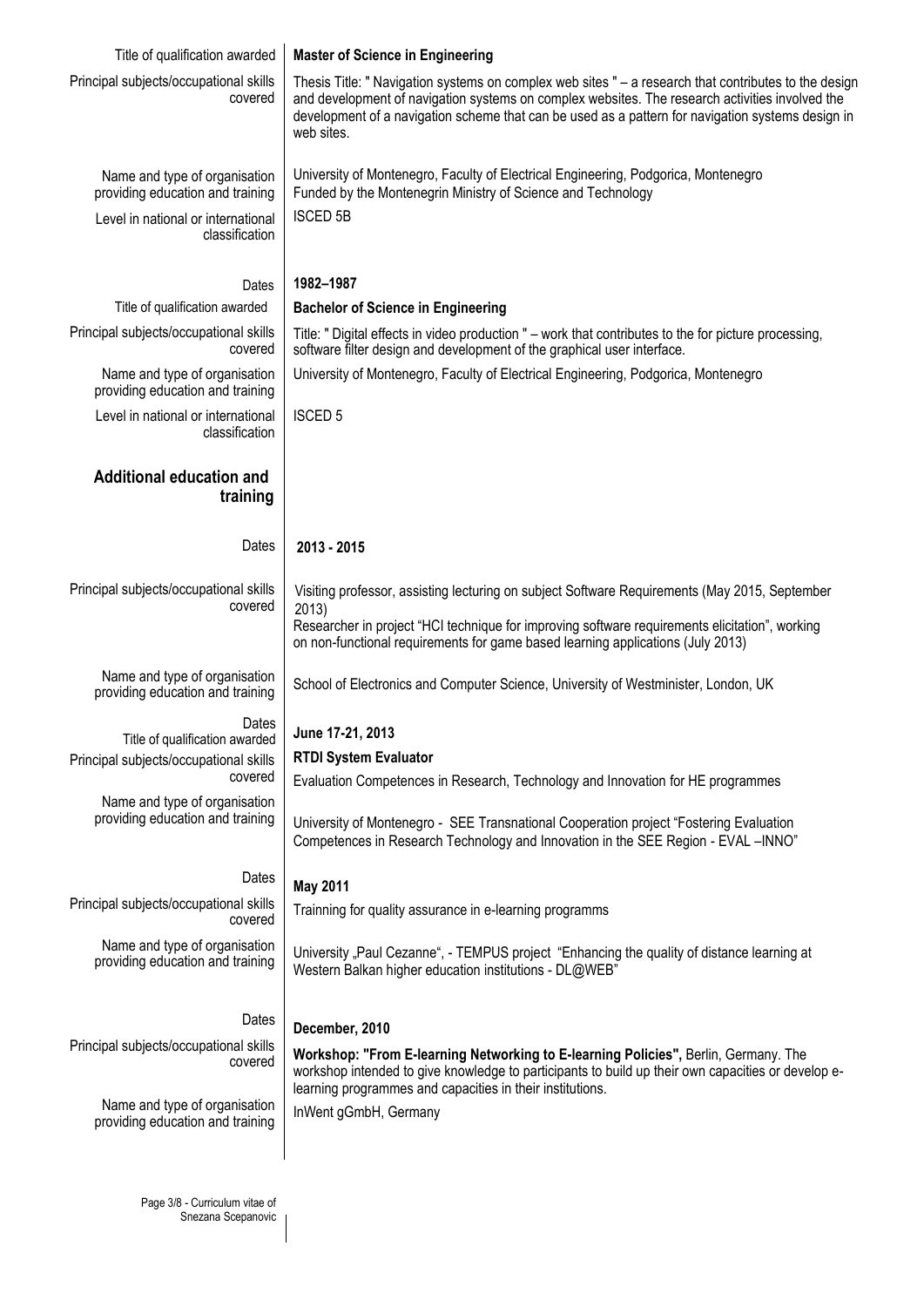#### Dates **December, 2010**

Principal subjects/occupational skills covered **Workshop: "Usable Representation of Learning Design for Educators and Instructional Designers",** Berlin, Germany. The workshop intended to bring together experts in learning design and pedagogical patterns research with teachers, educational designers to exchange ideas and experiences of evaluating rhe application of various approaches in practice.

Name and type of organisation providing education and training

CARDET, University of Nicosia,Cyprus; The Open University, UK; University of Pireaeus, Greece.

# **Languages**

Native language: Montenegrin

| Self-assessment |  |  |
|-----------------|--|--|
|                 |  |  |

*European level (\*)* **English**

**Serbo-Croatian-Bosnian**

| Understanding |                                              |         |                 | <b>Speaking</b>    |                 |                   | Writing         |    |                 |
|---------------|----------------------------------------------|---------|-----------------|--------------------|-----------------|-------------------|-----------------|----|-----------------|
| Listening     |                                              | Reading |                 | Spoken interaction |                 | Spoken production |                 |    |                 |
|               | C1 Independent user C2<br>(with hearing aid) |         | Proficient user | C <sub>1</sub>     | Proficient user | C2                | Proficient user | C2 | Proficient user |
|               | Independent user<br>C2 (with hearing aid) C2 |         | Proficient user | C <sub>2</sub>     | Proficient user | C2                | Proficient user | C2 | Proficient user |

Page 4/8 - Curriculum vitae of Snezana Scepanovic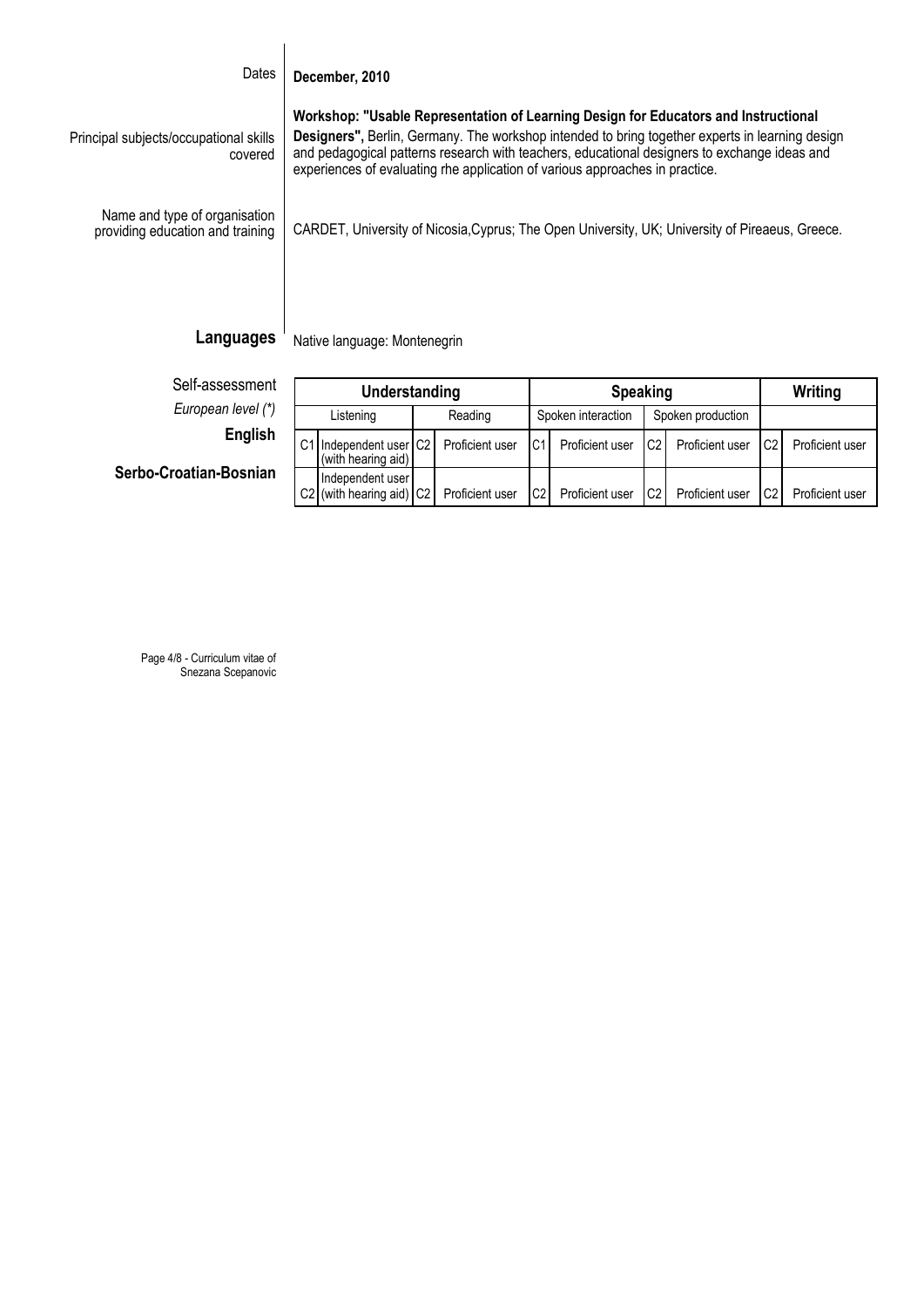|                                  | Book Chapthers   Lübcke M., Javet F., Guerra V. Scepanovic S.: MOOCs - a three step analysis of impact in higher<br>education, in the book Handbook of Research on Learning Outcomes and Learning Opportunities in<br>Digital Age, ed. Victor C. X. Wang, IGI Global Publication, Release Date: September, 2015.                                                                                                                                                                                                                                                                                                                                                                                                                                                                                            |
|----------------------------------|-------------------------------------------------------------------------------------------------------------------------------------------------------------------------------------------------------------------------------------------------------------------------------------------------------------------------------------------------------------------------------------------------------------------------------------------------------------------------------------------------------------------------------------------------------------------------------------------------------------------------------------------------------------------------------------------------------------------------------------------------------------------------------------------------------------|
|                                  | Scepanovic S., Guerra V., Lübcke M.: Impact of Technological advancement on the higher<br>education curriculum and program development, In Andragogical and Pedagogical Methods for<br>Curriculum and Program Development, ed. Victor C. X. Wang and Valerie C. Bryan, pp. 362-381<br>(2014), IGI Global Publication ISBN13: 9781466658721, ISBN10: 146665872X, EISBN13:<br>9781466658738, doi:10.4018/978-1-4666-5872-1.ch018                                                                                                                                                                                                                                                                                                                                                                              |
| Papers in international journals |                                                                                                                                                                                                                                                                                                                                                                                                                                                                                                                                                                                                                                                                                                                                                                                                             |
| and conferences                  | •N.Zaric, S.Scepanovic, T.Vujicic, J.Ljucovic, D.Davcev: "The model for gamification of e-learning<br>in higher education based on learning styles", 9th International Conference ICT Innovations<br>2017, in Springer series "Communications in Computer and Information Science", ISSN:<br>1865:0929, pp.265-274.                                                                                                                                                                                                                                                                                                                                                                                                                                                                                         |
|                                  | Davcev D., Jakimovski G., Scepanovic S. (2018) Model of M-Learning by Multimedia Content<br>Delivery from mCloud to Mobile Devices. International Conference on Interactive Collaborative<br>Learning ICL 2017: Teaching and Learning in a Digital World, Teaching and Learning in a Digital<br>World. ICL 2017. In Springer series "Advances in Intelligent Systems and Computing", vol<br>715.pp. 795-802                                                                                                                                                                                                                                                                                                                                                                                                 |
|                                  | DOI: https://doi.org/10.1007/978-3-319-73210-7_92                                                                                                                                                                                                                                                                                                                                                                                                                                                                                                                                                                                                                                                                                                                                                           |
|                                  | J. Nikolic, M. Gazivoda, M. Scekic, S. Scepanovic: "Software requirements for M-Payment<br>System", International Journal of Advances in Electronics and Computer Science (IJAECS), Vol<br>4 Issue 2, 2017, pp. 24-27.<br>IRAJ DOI Number: IJAECS-IRAJ-DOI-6940<br>Online: http://ijaecs.iraj.in/volume.php?volume_id=344<br>Julia Dorothée Stoffregen, Jan M. Pawlowski, Eric Ras, Eric Tobias, Snezana Šćepanović, Dónal<br>Fitzpatrick, Tracey Mehigan, Petra Steffens, Christiane Przygoda, Peter Schilling, Horst<br>Friedrich, Sabine Moebs, Barriers to open e-learning in public administrations: A comparative<br>case study of the European countries Luxembourg, Germany, Montenegro and Ireland,<br>Technological Forecasting and Social Change, Available online 16 July 2016, ISSN 0040-1625, |
|                                  | http://dx.doi.org/10.1016/j.techfore.2016.06.030.                                                                                                                                                                                                                                                                                                                                                                                                                                                                                                                                                                                                                                                                                                                                                           |
|                                  | Stoffregen, J.; Pawlowski, J.; Ras, E.; Zugic, D.; Šćepanović, S. : Identifying Socio-cultural<br>factors which impact the use of Open Knowledge Resources in local public administrations, 24th<br>European Conference on Information Systems (ECIS), 12-15 June 2016, Istanbul, Turkey                                                                                                                                                                                                                                                                                                                                                                                                                                                                                                                    |
|                                  | T. Vujicic, S. Scepanovic, J. Jovanovic: Requirements elicitation in culturally and technologically<br>diverse settings, 5th Mediterranean Conference on Embedded Computing (MECO 2016), 12-<br>16 June 2016, Bar, Montenegro, Proceedings pp.464-467.<br>ISBN: 978-1-5090-2220-5<br>DOI: 10.1109/MECO.2016.7525693<br>online                                                                                                                                                                                                                                                                                                                                                                                                                                                                               |
|                                  | http://ieeexplore.ieee.org/xpl/mostRecentIssue.jsp?filter%3DAND%28p_IS_Number%3A752567<br>3%29&refinements=4224010279&pageNumber=1&resultAction=REFINE                                                                                                                                                                                                                                                                                                                                                                                                                                                                                                                                                                                                                                                      |
|                                  | S. Scepanovic, T. Vujicic, P. Radunović, I. Antovic, S. Vlajic (2016) Challanges in design of<br>games for Mobile Learning,, 10th International Technology, Education and Development<br>Conference (INTED2016), 7-9 March, 2016, Valencia Spain, Proceedings, pp. 2989-2998.<br>ISBN: 978-84-608-5617-7, ISSN: 2340-1079<br>doi: 10.21125/inted.2016.1681<br>Available online: https://library.iated.org/view/SCEPANOVIC2016CHA                                                                                                                                                                                                                                                                                                                                                                            |
|                                  | S.Scepanovic, N.Zaric: E-learning in IT companies - application and use of learning<br>management systems, 9th annual International Conference of Education, Research and<br>Innovation (ICERI), 14-16 Nov, 2016, Seville Spain, In Proceedings, pp.4558-4564<br>ISBN: 978-84-617-5895-1<br>ISSN: 2340-1095<br>doi: 10.21125/iceri.2016.2080<br>Available online: https://library.iated.org/view/SCEPANVIC2016ELE                                                                                                                                                                                                                                                                                                                                                                                           |
|                                  | Baloh M., Zupanc K., Bosnic Z., Scepanovic S.:" A Quality evaluation framework for<br>mobile learning applications", 4th Mediterranean Conference on Embedded Computing - MECO<br>2015, 14-18 June, 2015, Budva, Montenegro. (accepted paper in print)                                                                                                                                                                                                                                                                                                                                                                                                                                                                                                                                                      |
| Page 5/8 - Curriculum vitae of   | Rodriguez D., Djurovic S., Kung P., Comanici M., Scepanovic S., Tshiloz K., Smith A.: "Wide<br>band fiber Bragg grating accelerometer for rotating AC machinery condition monitoring", 16th<br>Photonics North Conference, Montreal, 2014, In Proc. SPIE 9288, doi:10.1117/12.2074730.                                                                                                                                                                                                                                                                                                                                                                                                                                                                                                                      |
| Snezana Scepanovic               |                                                                                                                                                                                                                                                                                                                                                                                                                                                                                                                                                                                                                                                                                                                                                                                                             |

Bauk S., **Scepanović S**., Kopp M.: "Estimating Students' Satisfaction with Web-based Learning System in Blended Learning Environment", Education Research International, vol. 2014, Article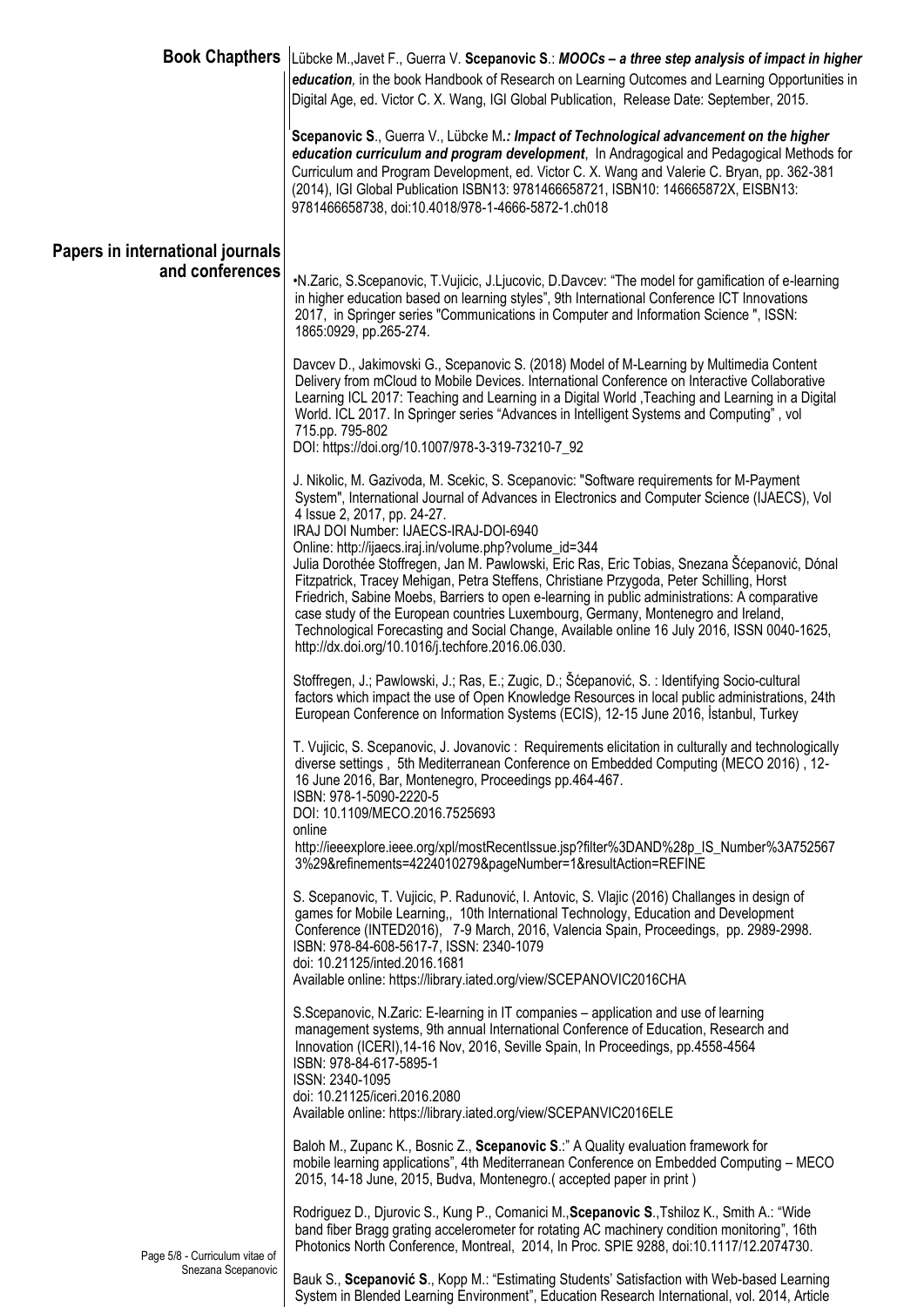Bauk S., **Scepanović S**.,M.Kopp: "Estimazing students' satisfaction with e-learning system in blended learnig", Proceedings of 8th International Technology, Education and Development Conference – INTEAD, Valencia, Spain. 10-12 March, 2014. ISBN: 978-84-616-8412-0 / ISSN: 2340-1079, pp.263-272., Online: http://library.iated.org/view/BAUK2014EST

Bauk S., **Scepanović S**., Kopp M.: "Estimating Students' Satisfaction with Web-based Learning System in Blended Learning Environment", Education Research International, vol. 2014, Article ID 731720, 11 pages, 2014., doi:10.1155/2014/731720, Online: http://www.hindawi.com/journals/edri/2014/731720/

Bauk S., **Scepanović S**.,M.Kopp: "Estimazing students' satisfaction with e-learning system in blended learnig", Proceedings of 8th International Technology, Education and Development Conference – INTEAD, Valencia, Spain. 10-12 March, 2014. ISBN: 978-84-616-8412-0 / ISSN: 2340-1079, pp.263-272., Online: http://library.iated.org/view/BAUK2014EST

Bauk S., **Scepanović S**.,M.Kopp: "Estimazing students' satisfaction with e-learning system in blended learnig", Proceedings of 8th International Technology, Education and Development Conference – INTEAD, Valencia, Spain. 10-12 March, 2014. ISBN: 978-84-616-8412-0 / ISSN: 2340-1079, pp.263-272., Online: http://library.iated.org/view/BAUK2014EST

Bauk S., **Scepanović S**. :"Enhancing Web Based E-Learning in Maritime Education - Experiences from Projects at the University of Montenegro", TEM Journal - Technology Education Management Informatics , ISSN:2217-8309, Volume 2, Issue 2, May 2013, pp. 197- 204,Online: http://www.temjournal.com/documents/vol2no2/Tem%20Journal%20Vol2-No2.pdf

**Scepanović S**., Debevc M: "Adaptation of Learning Objects in Virtual Learning Environment to Learning Styles of Students", Proceedings of 21th International IEEE Electrotechnical and Computer Science Conference - ERK 2012, Portorož, Slovenia, Sep. 17-19, 2012, ISSN: 1581-4572, pp. 5061- 5067, Online: http://library.iated.org/view/SCEPANOVIC2012ADA

Matijević T, **Šćepanović S.,** Marković F:" Benefits of Using Software Solution in Software Projects' Function Point Analysis Enhanced by SC-AHP Algorithm", Proceedings of the 21st International Electrotechnical and Computer Science Conference-ERK 2012, .Portorož, Slovenia Sep. 17-19, 2012, pp. B:47-50

Debevc M., Kožuh I., Lapuh Bele J., **Šćepanović S**.: "Providing accessibility of higher education for students with disabilities", International Conference E-internationalization for collaborative learning, Krim, Ukrajina, Oct 1-2, 2012, **COBISS** 

link:http://cobiss.izum.si/scripts/cobiss?command=DISPLAY&base=COBIB&RID=16317718

**Šćepanović S**., Devedžić V., Kraljevski I: "E-learning benchmarking – review of approaches, methodologies and tools in higher education", International Conference of Education, Research and Inovation – ICERI 2011, Proceedings ISBN: 978-84-616-0763-1, Madrid, Oct. 14. – 16., 2011.

**Scepanović S**., Devedžić V., Kraljevski I: "E-learning benchmarking – review of approaches, methodologies and tools in higher education", International Conference of Education, Research and Inovation – ICERI 2011, Madrid, Oct. 14. – 16., 2011,Proceedings ISBN: 978-84-616-0763-1, pp.3064-3074, Online: http://library.iated.org/view/SCEPANOVIC2011ELE

**Scepanović S**, Strujić Dž.: "Implementation of XML in information system of University", Information Society Research and Application,Vol.2, No 2., ISSN: 2217-3269, 2011 Online: http://www.e-drustvo.org/yuinfo/.

**Šćepanović S**.: "Creating and using environment for e-learning 2.0, ONLINE EDUCA – Internathional Conference on TechnologySupported Learning&Training, Book of Abstracts, pp..286 - 290, ISBN: 978-3-941055-10-0, 2010.

**Šćepanović S**.:"E-learning 2.0", , In Proceedings of International conference - YUINFO 2010 Kopaonik, Serbia, 2010, Online: [http://www.e](http://www.e-drustvo.org/pro)[drustvo.org/proc](http://www.e-drustvo.org/pro)eedings/YuInfo2010/default.html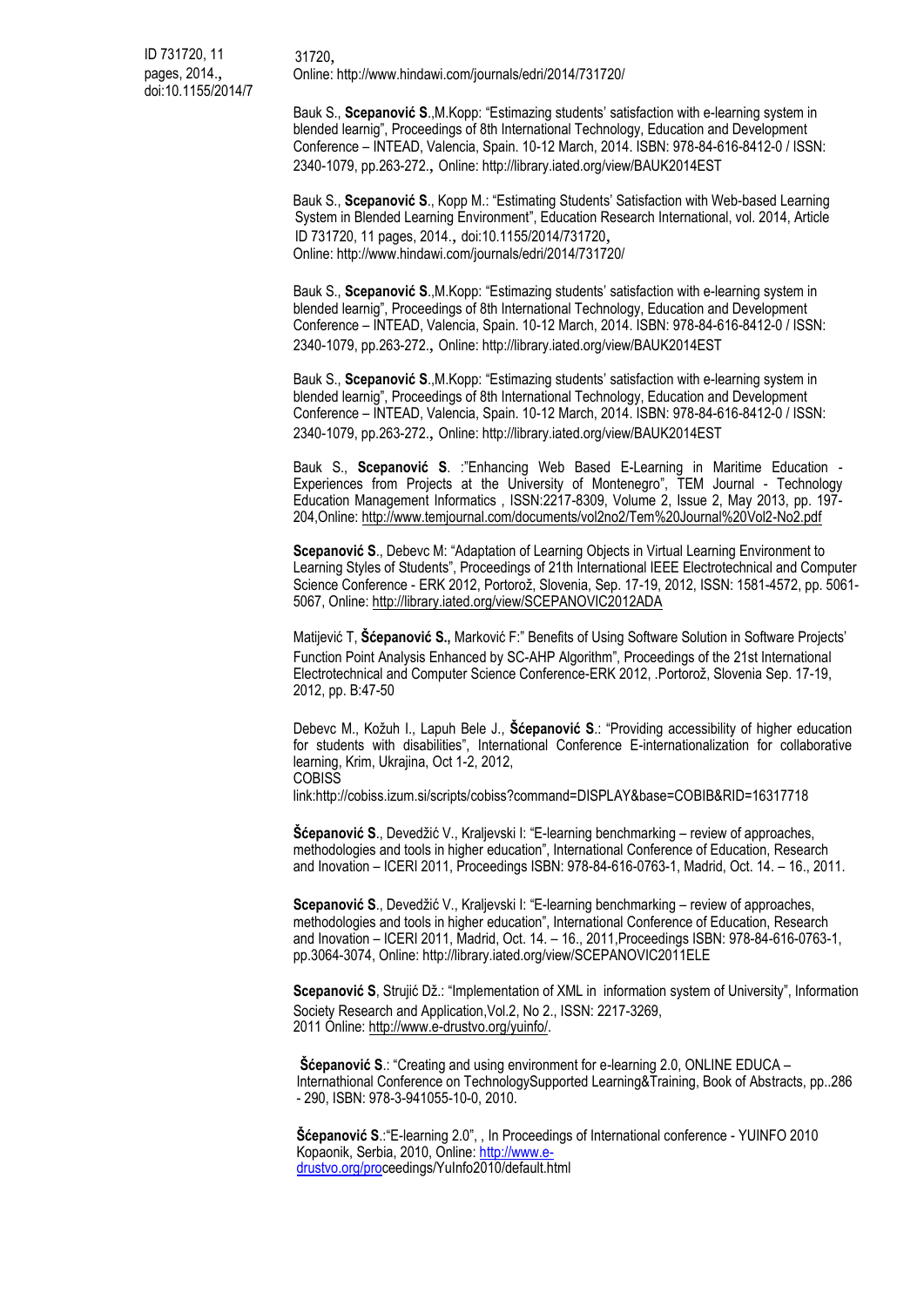**Scepanovic S**., Mrakovic I.: Barriers to adoption and success of Scrum in practice, In Proceeding of XXII Information Technologies conference, 29. feb. - 05. mar. 2017. god., Zabljak, Crna Gora, ISBN 978-86-85775-18-5, pp.. 98-102.

# **Papers in national journals and conferences**

Bigovic I., Djurović S., **Scepanovic S**.: Usability testing of mobile operating systems, In Proceedings of XXII Information Technologies conference , 29. feb. - 05. mar. 2017. god., Zabljak, Crna Gora, Zbornik radova , ISBN 978-86-85775-18-5, pp. 78-82.

Ljucovic j., Matijevic T., **.Scepanovic S.**, Stankovic R., Obradovic I.:Open Educational platform for blending academic and entrepreneurial knowledge , In Proceedings of XXI Information Technologies confernce 29. feb. - 05. mar. 2016., Zabljak, Crna Gora, ISBN 978-86-85775-18-5, pp. 6-10.

**Scepanovic S.**, Mrakovic I.: Primjena AMOS EMS aplikativnog softvera u procesu upravljanja softverskim zahtijevima, In Proceedings of XXI Information Technologies conference 29. feb. - 05. mar. 2016. god., Zabljak, Crna Gora, , ISBN 978-86-85775-18-5, pp 10-14.

Matijevic T., **Scepanovic S**.,Radojičić M.,Obradović I.,Tatar S: "Framework for blending academic and entrepreneurial knowledge using Open Educational Resources" , XX conference Information Technologies, Zabljak 2015

Ljucovic J., **Scepanovic S**., Dragutinovic M.: "Blending academic and entrepreneurial knowledge in technology enhanced learning", XXI Conference INFOFEST, Budva, 2014.

**Scepanović S**., Žarić N., Đokić O., Lompar N. : " Application of Web Accessibility standards in websites of Universites – case study from Montenegro ", In Proceedings of XVII conference Information Technologies, Žabljak, 2012, ISBN:978-86-7664-102-4, pp.40 -43.

Kasalica J, Ognjanović I. **Scepanović S**.: " User center design in developing web portals for persons with disabilities", In Proceedings of XVI conference Information Technologies, Žabljak, 2011., ISBN:978-86-7664-097-3, pp.130 -134.

Matijević T., Ćorović Z., **Scepanović S**.: "PKI Infrastructure in Higher Education Institutions", In Proceedings of XVI IT conference Information Technologies, Žabljak, 2011., ISBN:978-86-7664-097- 3, pp.146 -150

**Šćepanović S**.: "Web 2.0 technologies and e-learning" XV conference Information Technologies, Proceedings, pp.98 -101, Žabljak,2010.

Ćorović Z., Radulović N., **Šćepanović S**.:"Implementation of OS Joomla software in Web CMS system for Faculty of Information Techology", In Proceedings of XV Regional Conference Information Technologies, pp.104 -107, Žabljak, 2010.

**EU projects Establishing Modern Master-level Studies for Information systems – MASTIS", (2015 -2018) Program: ERASMUS + Role in project :** Coordinator and Leader of Montenegrin research team **Website[: https://mastis.pro/](https://mastis.pro/)**

> **Project: "Enhanced Governmenet Learning- EAGLE", (2014 – 2017) Program:** FP7-ICT-2013-11, Small-scale collaborative project (STREP) **Role in project:** Coordinator and Leader of Montenegrin research team **Project website:** http://www.eagle-fp7.eu/

**Project:** "**Blending academic and entrepreneurial knowledge in technology enhanced learning - BAEKTEL" (2014-2017) Program:** European Commission TEMPUS **Role in project**: Coordinator and Leader of Montenegrin research team

**Project website:** http://baektel.eu/

Project: "Harmonising Open Data in the MEditerranean through better Access and Reuse of **Public Sector Information – HOMER"**, **(2012 – 2015)**

**Program:** European Union transnational cooperation programme MED **Role in project**: Coordinator and Leader of Montenegrin research team **Project website:** http://www.homerproject.eu/

Page 6/8 -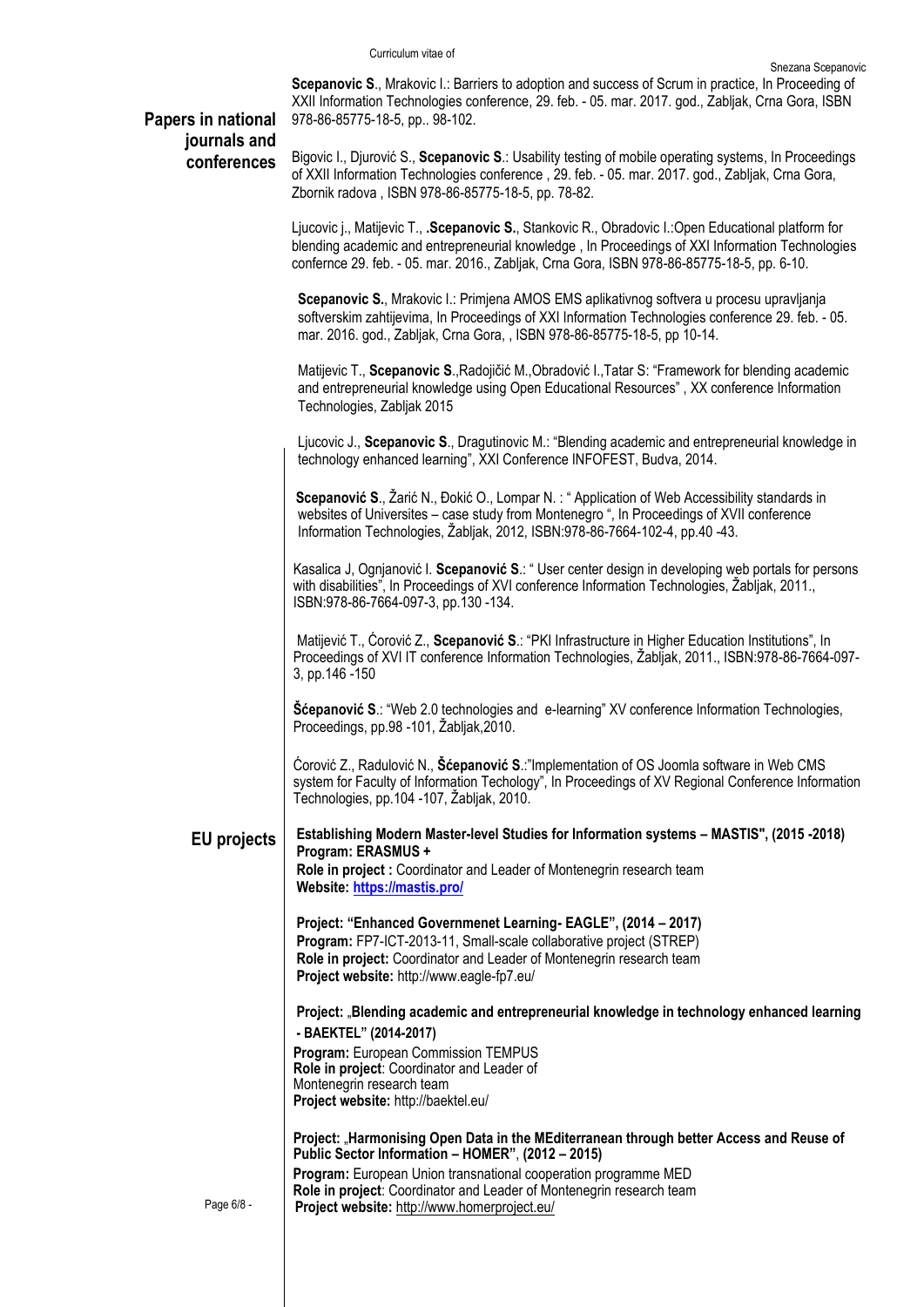|                           | Project: European network on Quality of Experience in Multimedia Systems and Services<br>Experience in Multimedia Systems and Services QUALINET, (2010-2014) Technology<br>Action IC1003                                                                                                                                       |
|---------------------------|--------------------------------------------------------------------------------------------------------------------------------------------------------------------------------------------------------------------------------------------------------------------------------------------------------------------------------|
|                           | Role: External expert for Multimedia learning,<br>Program: European Cooperation in Science and<br>Project website: http://www.qualinet.eu/                                                                                                                                                                                     |
|                           | Project: European Research and Educational Collaboration with Western Balkans -EUROWEB,<br>$(2010 - 2014)$<br>Role: Coordinator of Montenegrin project                                                                                                                                                                         |
|                           | Programme: DG EAC of the European Commission cooperation and mobility programme<br><b>ERASMUS MUNDUS</b><br>Project website: http://www.mrtc.mdh.se/euroweb/index.php                                                                                                                                                          |
|                           | Project: "Enhancing the quality of distance learning at Western Balkan higher education                                                                                                                                                                                                                                        |
|                           | institutions -DL@WEB", (2010-2013)                                                                                                                                                                                                                                                                                             |
|                           | Role: Project team member,<br>Programme: European Commission TEMPUS                                                                                                                                                                                                                                                            |
|                           | Project website: http://www.dlweb.kg.ac.rs<br>Project: The Valorisation of an Ethno-Gastronomic Heritage Heritage of the Skadar Lake, (2011<br>$-2012$                                                                                                                                                                         |
|                           | Role: Consultant for developement of web and mobile applicaton<br>Programme: European Union Cross Border Cooperation for IPA countries (IPA CBC Albania<br>Montenegro)<br>Project website: http://www.ethnogastro-balkan.net/                                                                                                  |
|                           |                                                                                                                                                                                                                                                                                                                                |
|                           | The Business Cooperation and Skills Improvement for the Development of Outdoor Tourism,<br>$(2011 - 2012)$                                                                                                                                                                                                                     |
|                           | Role: Consultant for developement of web and mobile applicaton<br>Programme: European Union Cross Border Cooperation for IPA countries (IPA CBC Croatia<br>Montenegro)<br>Project website: http://www.dot-cbc.net/                                                                                                             |
|                           | IPA CBC Croatia Montenegro: Establishing Via Dinarica, (2010 - 2012)<br>Role: Consultant for developement of web and mobile applicaton<br>Programme: European Union Cross Border Cooperation for IPA countries<br>Project website: http://www.viadinarica-cbc.net/                                                             |
| <b>Bilateral projects</b> | Model for personalized multimedia e-learning enviroment (2016-2018) University                                                                                                                                                                                                                                                 |
|                           | "Mediterranean", Montenegro i Universityt "Sv. Kiril i Metodije", Macedonia<br>Role: Leader of Montenegrin research team                                                                                                                                                                                                       |
|                           | Programme: Bilateral scientific and technology cooperation beetwen Slovenia and Montenegro                                                                                                                                                                                                                                     |
|                           | Development of new e-learning models for game-based learning using mobile technologies<br>(2014-2016), University "Mediterranean", Montenegro and University of Ljubljana, Slovenia<br>Role: Leader of Montenegrin research team<br>Programme: Bilateral scientific and technology cooperation beetwen Slovenia and Montenegro |
|                           | Building capacity for e-learning in Higher Education Institutions, (2012 - 2014) University<br>"Mediterranean", Montenegro and University "Maribor", Slovenia<br>Role: Leader of Montenegrin research team                                                                                                                     |
|                           | Programme: Bilateral scientific and technology cooperation beetwen Slovenia and Montenegro                                                                                                                                                                                                                                     |
| <b>National projects</b>  | E-learning Montenegro - Online training course for travel and tourism professionals, FVF<br>Mediengruppe Austria and National Tourism Organisation of Montenegro, 2008.<br>Role:Consultant for instructional design                                                                                                            |
|                           | Programme: Montenegrin Government Master plan for tourism development of Montenegro<br>until 2020                                                                                                                                                                                                                              |
|                           | Visitor Information Kiosk Development, Tiscover AG Austria and National Tourism<br>Organization Montenegro, 2008.<br>Role:Consultant for instructional design<br>Programme: Montenegrin Government Master plan for tourism development of Montenegro until 2020                                                                |
|                           |                                                                                                                                                                                                                                                                                                                                |